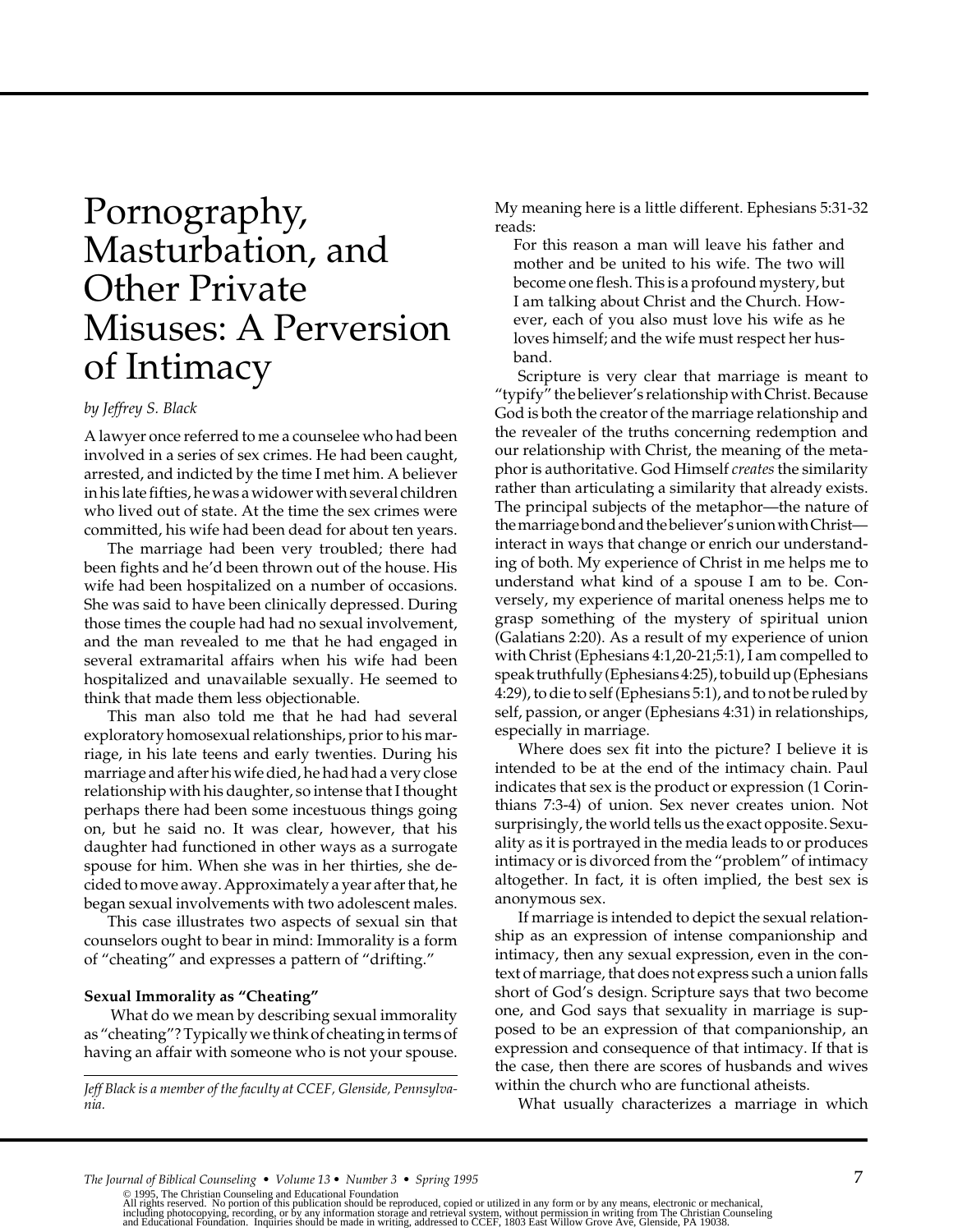there are sexual problems? The wife complains, "My husband comes home, I haven't had any kind of involvement with him, no communication. He says, 'Honey...' I look at him and say, 'Who are you? Leave me alone!' But he wants to make it better by going to bed. He thinks that it will make me feel close to him." Though no flagrant immorality is involved here, there *is* "cheating"—sex without intimacy.

I called the behavior of my sex-offender counselee "cheating" because his whole sexual life—his marriage, his extramarital affairs, and even the deviant sexual behavior he exhibited—was an expression of his desire to experience sex without intimacy. He was lazy. He didn't want to strive for intimacy in his relationships. He didn't want to strive for it in his relationship with his wife; hence, the adultery. He next found his intimacy in a convenient relationship with his daughter, which God says was no place for him to have it. I believe that is one of the reasons his daughter moved away. This man was a cheater. God had laid out a plan, and he had circumvented that plan to do things his own way.

As I counseled him, I asked about the possibility of getting remarried. He said, "Well, I just don't want another marriage to turn out like my first one." That's understandable, but what was he really saying? He was saying, "I don't want to work at intimacy. I want the consequence of sexuality, but I don't want to achieve it in the way God designs it." After his daughter left, this man attached himself to two kids who lived nearby. They began to serve this cheating purpose in his life.

Any time you see a person engage in illicit sexual behavior, you can be sure that person is a cheater. He wants sexual gratification without intimacy. That means that when you're counseling someone who has a problem with pornography, a sexual problem in the marriage relationship, or even an involvement in some bizarre and perverted form of sexuality, at root he does not want to experience sexuality in the context for which God designed it. This person must be confronted with God's program, and that program is intimacy.

# **Cheating and Self-Centeredness**

When you counsel people who have problems with pornography, one thing to understand is that pornography has a very simple goal: masturbation. When someone produces a pornographic movie or magazine (in an industry obviously targeted towards men), the goal of that pornography is masturbation. Beyond that, the goal of the pornography and the masturbation is to create a substitute for intimacy.

Masturbation is sex with yourself. If I'm having sex with myself, I don't have to invest myself in another person. People who are "addicted" to pornography aren't so much addicted to lurid material as they're addicted to self-centeredness. They're committed to serving themselves, to doing whatever they can to find a convenient way not to die to self, which is the nature of companionship in a relationship.

The self-centeredness shows up in many different ways. When you talk to persons who are pedophiles (child molesters), one of the most interesting things you will notice is their tendency to look at children as adult sexual partners. They don't think, "I'm having sex with

*People who are "addicted" to pornography aren't so much addicted to lurid material as they're addicted to self-centeredness.*

a child"; they tend to see the child as their sexual, physical, emotional equal. To do otherwise would be to decenter, to see things through a lens other than their own desires and experience. That is dying to self, that is intimacy, that is companionship, that's loving somebody else—which is precisely what they are unwilling to do.

Scripture offers the very best model for understanding this kind of sexual sin. The psychological literature offers countless explanations for these behaviors that are all designed to leave you preoccupied with your history, your experience, and your mother. But you will not have to face yourself and your own choices.

In contrast, Scripture always focuses on the heart. Because God plans sexuality to be an expression of oneness, any form of sexual perversion is also a perversion of God's plan of intimacy. Whether you counsel a person whose sexual behavior makes you physically ill or someone with "garden variety" sexual problems in marriage, the problems always go back to intimacy and the root of God's intention for sexuality. Genesis 2:18 ("It is not good for the man to be alone") means that your most basic counseling intervention is to teach this person to die to self and to love others more than himself or herself.

 An interesting sidebar in this particular case study reveals the divergence between biblical theological explanations and common secular notions about sexual perversion. While I counseled this man, I received a phone call from his attorney. He wanted his client to spend time in a sexual addicts rehabilitation center, believing that this would be viewed favorably by the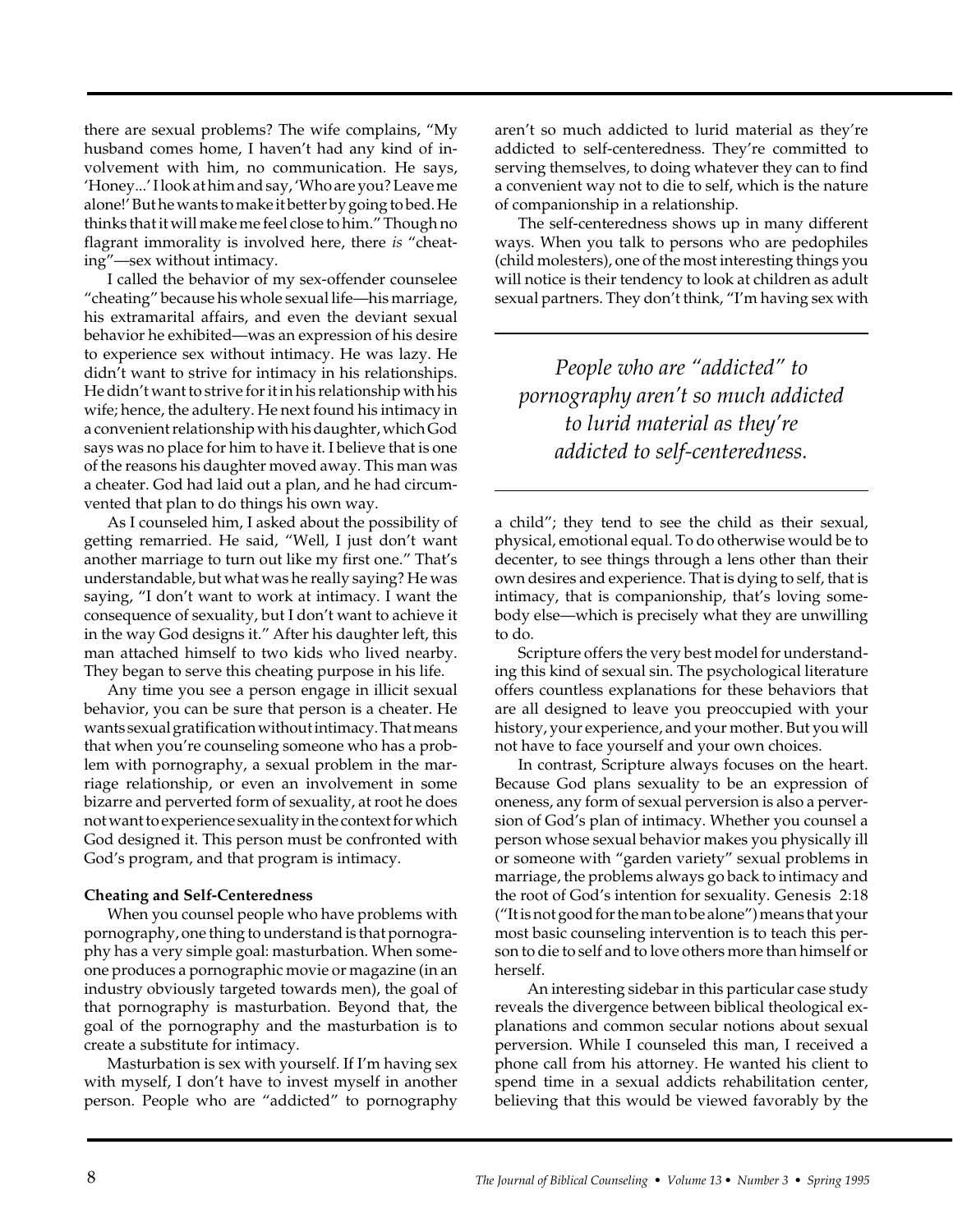judge at sentencing. I reluctantly agreed since I did not believe that this person continued to be a threat. He seemed well grounded at that point, and I didn't want to see him go to jail. I believed he had repented, and he was going on to do some good work in counseling. So I agreed.

What a mistake! My counselee is not in jail; but in order to get a favorable sentence, he had to label himself as a sexual addict and agree to withdraw from relationships until he was cured. The irony, of course, is that he was being challenged by me to pursue legitimate intimacy in the context of a marriage relationship for the first time in his life. But because of the sex addict label, the court's goal was to keep him *out* of any meaningful relationship—the very root of the problem.

#### **Sexual Immorality as "Drifting"**

The second aspect of sexual immorality is "drift," which is what I call a history of the heart. Let me give you an illustration.

When I was seventeen, I decided to buy my first pornographic magazine. This was a fearsome thing to me. I remember going to the local drugstore that had a little magazine section. I waited and watched to make sure nobody was looking. I picked up the magazine and rolled it up so that no one could see what it was. Then I stood around and wandered back and forth until I screwed up the courage to pay for it. Just as I walked towards the counter, the man behind the counter left and a woman took his place. I quickly turned around. I must have spent forty-five minutes in that store trying to buy that magazine—but I did manage to buy it. As time passed, I bought a few more.

Then I noticed something. I wasn't rolling up the magazine anymore. I just picked it up, walked to the counter, and bought it! As a matter of fact, I started buying two. I still bought them only when the man was there. But after a while, I didn't care who was behind the counter. Eventually I was even able to chat with the woman when I paid for the magazines.

People start out in what I call a "baseline comfort zone" in the way they deal with their own sin. God says that the nature of sin is such that as we continue to sin and quench the Spirit, as we continue to sear our consciences, what was originally a very uncomfortable thing to do becomes comfortable. We begin to drift as we compromise. Sexual sin often starts as a terrible, anxiety-provoking experience. But because of our lust, our desire, our heart set against God, after a while this reaction fades. We are in a new comfort zone. And after awhile, if we do not repent, we drift even further.

Whenever I counsel someone with a sexual problem, particularly something viewed as deviant or bizarre, I expect to find a predisposing pattern or history that precedes the presenting problem. No one gets up in the morning and says, "I don't have anything to do today. I think I'll go expose myself!" Persons never leap into extreme forms of sin; they "drift" into them. When you counsel someone with a deviant sexual pattern, assume that he or she has a lengthy history of immorality that is unlikely to be disclosed without persistent probing by you. Typically, when you ask such persons what they did, they will tell you. But when you ask, "What else did you do? What led up to that?", they will answer, "I didn't do anything else." Persist in your pursuit. Invariably as you spend time with such persons, you begin to see a history of compromise that makes the last thing not a leap but a baby step. In terms of sexual sin, the person had already drifted far away from God's standards.

Sinful "drift" is like going to the beach and falling asleep on a raft in the ocean. Suddenly your sleep is disturbed by the lifeguard's whistle. As you awake to the persistent, annoying shrill of the whistle, you ask yourself, "Who is that idiot whistling at?" You look up, and it's you! You hadn't planned it, but suddenly everybody on the beach looks like a little dot because you've drifted way out to sea. That's the way sin works. Sin always has a history. But remember that God also has a history with our hearts.

# **God's Solution to "Drifting"**

That history is called sanctification. Sanctification is both positionally complete and dynamically progressive. Psalm 119:9-11 reads, "How can a young man keep his way pure? By living according to your Word. I seek you with all my heart. Do not let me stray from your commands. I have hidden your word in my heart that I might not sin against you." In John 17:14-19 Jesus prays to the Father, "I have given them your word and the world has hated them, for they are not of the world any more than I am of the world. My prayer is not that you would take them out of the world but that you protect them from the evil one. They are not of the world even as I am not of it. Sanctify them by the truth; your word is truth. As you sent me into the world, I have sent them into the world. For them I sanctify myself, that they too may be truly sanctified."

The person who drifts lives in a heart world of compromise and immorality. He is continually thinking his own thoughts, scheming his schemes. But the believer is called to sanctify himself by meditating on the Word of God. This is God's solution to the sexual sins that trouble and torment many.

The Bible doesn't have anything specific to say about masturbation because it doesn't need to. The problem with masturbation is not masturbation but the condi-